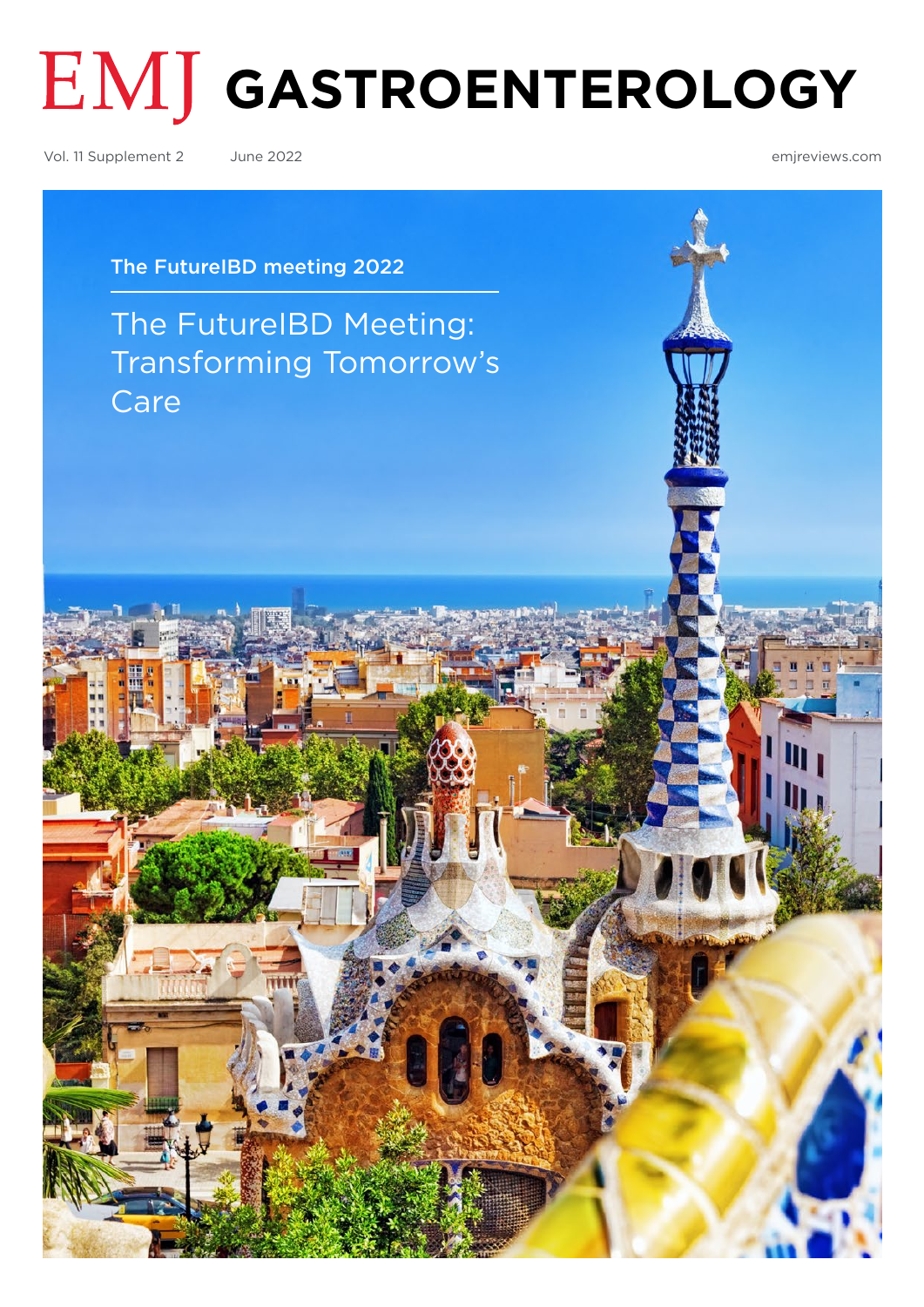# The FutureIBD Meeting: Transforming Tomorrow's Care

## <span id="page-1-0"></span>The FutureIBD meeting took place between 22nd–23rd March 2022 in Barcelona, Spain

| Faculty:    | Tim Raine, <sup>1</sup> Peter Bossuyt, <sup>2</sup> Krisztina Gecse, <sup>3</sup> Reena Khanna, <sup>4</sup><br>Joana Torres, <sup>5</sup> Ryan Ungaro, <sup>6</sup> Raja Atreya, <sup>7</sup> James Lindsay,8 Remo<br>Panaccione, <sup>9</sup> Jean-Frederick Colombel, <sup>6</sup> Ignacio Marín-Jiménez, <sup>10</sup><br>Subrata Ghosh <sup>11</sup>                                                                                                                                                                                                                                                                                                                                                                                                                                                                                                                                                                                                                                                                                                                                                                                                                                                                                                                                                                                                                                                                                                                                                                                                                                                                                                                                                                                                                                                                                                                                                                                                                                                                                                                                                                                                                                                                                                                                                                                                                                                                                                                                                                                                                                                                                                                                                                                                                                                                     |
|-------------|-------------------------------------------------------------------------------------------------------------------------------------------------------------------------------------------------------------------------------------------------------------------------------------------------------------------------------------------------------------------------------------------------------------------------------------------------------------------------------------------------------------------------------------------------------------------------------------------------------------------------------------------------------------------------------------------------------------------------------------------------------------------------------------------------------------------------------------------------------------------------------------------------------------------------------------------------------------------------------------------------------------------------------------------------------------------------------------------------------------------------------------------------------------------------------------------------------------------------------------------------------------------------------------------------------------------------------------------------------------------------------------------------------------------------------------------------------------------------------------------------------------------------------------------------------------------------------------------------------------------------------------------------------------------------------------------------------------------------------------------------------------------------------------------------------------------------------------------------------------------------------------------------------------------------------------------------------------------------------------------------------------------------------------------------------------------------------------------------------------------------------------------------------------------------------------------------------------------------------------------------------------------------------------------------------------------------------------------------------------------------------------------------------------------------------------------------------------------------------------------------------------------------------------------------------------------------------------------------------------------------------------------------------------------------------------------------------------------------------------------------------------------------------------------------------------------------------|
|             | 1. Cambridge University Hospitals NHS Foundation Trust, UK<br>2. Imelda General Hospital, Bonheiden, Belgium<br>3. Amsterdam University Medical Centre, The Netherlands<br>4. University of Western Ontario, London, Canada<br>5. Hospital Beatriz Ângelo, Loures, Portugal<br>6. Icahn School of Medicine at Mount Sinai, New York City, New York, USA<br>7. University Hospital Erlangen, Germany<br>8. Barts and the London School of Medicine and Dentistry, UK<br>9. University of Calgary, Canada<br>10. Hospital General Universitario Gregorio Marañon, Madrid, Spain<br>11. Chair of Medicine, College of Medicine and Health Institution, University<br>College Cork, Ireland                                                                                                                                                                                                                                                                                                                                                                                                                                                                                                                                                                                                                                                                                                                                                                                                                                                                                                                                                                                                                                                                                                                                                                                                                                                                                                                                                                                                                                                                                                                                                                                                                                                                                                                                                                                                                                                                                                                                                                                                                                                                                                                                       |
| Disclosure: | Raine has received research or educational grants and/or speaker or consulting<br>fees from AbbVie, Arena Pharmaceuticals, ASLAN Pharmaceuticals, AstraZeneca,<br>Boehringer Ingelheim, Bristol Myers Squibb, Celgene, Ferring Pharmaceuticals,<br>Galapagos, Gilead, GlaxoSmithKline, Heptares Therapeutics, Janssen, LabGenius,<br>MSD, Mylan, Novartis, Pfizer, Sandoz, Takeda, and UCB. Bossuyt has received<br>research support, lecture fees, and/or advisory board fees from AbbVie, Amgen,<br>Arena Pharmaceuticals, Bristol Myers Squibb, Celltrion, Dr Falk Pharma, Galapagos,<br>Janssen, Lilly, Mylan, Pentax, Pfizer, PSI CRO, Roche, Takeda, and Tetrameros. Gecse<br>has received grants, consulting fees, and/or speaker honoraria from AbbVie, Arena<br>Pharmaceuticals, Galapagos, Pfizer, Celltrion, Gilead, Immunic Therapeutics, Janssen,<br>Novartis, Samsung Bioepis, Takeda, Ferring, and Tillotts. Khanna has received<br>consulting or speaker fees and/or research fees from AbbVie, Alimentiv (formerly<br>Robarts), Amgen, Encycle, Gilead, Innomar, Janssen, Lilly, Merck, Pendopharm,<br>Pfizer, Roche/Genentech, Shire, and Takeda Canada. Torres has received grants and<br>speaker fees from and/or has served on advisory boards of AbbVie, Janssen, Arena<br>Pharmaceuticals, Galapagos, and Pfizer. Ungaro has received research support from<br>and/or served as an advisory board member or consultant for AbbVie, Bristol Myers<br>Squibb, Janssen, Pfizer, Takeda, Boehringer Ingelheim, and Eli Lilly and Company.<br>Atreya has received grants and/or and consulting or speaker fees from Biogen, InDex<br>Pharmaceuticals, Takeda, Tillotts, AbbVie, Amgen, Arena Pharmaceuticals, Boehringer<br>Ingelheim, Bristol Myers Squibb, Celgene, Celltrion, Dr Falk Pharma, Ferring, Fresenius<br>Kabi, Galapagos, Gilead, GlaxoSmithKline, Janssen-Cilag, Kiniksa Pharmaceuticals,<br>MSD, Novartis, Pandion Therapeutics, Pfizer, Roche, Stelic Institute, and Viatris.<br>Lindsay has received honoraria, research support, consultancy and/or speaker fees,<br>and travel support from Cornerstones Health, AbbVie, Amgen, Bristol Myers Squibb,<br>Celgene, Galapagos, Gilead, Janssen, Pfizer, Takeda, Tillotts, Shire, Allergan (Warner<br>Chilcott), Atlantic Healthcare, Celltrion, Ferring, GlaxoSmithKline, Lilly, MSD, Napp,<br>Norgine, and Vifor Pharma. Panaccione has received grants, speaker fees, consulting<br>fees, and/or research support from and/or served as an advisory board member for<br>AbbVie, Abbott, Alimentiv, Amgen, Arena Pharmaceuticals, AstraZeneca, Boehringer<br>Ingelheim, Bristol Myers Squibb, Celgene, Celltrion, Cosmos Pharmaceuticals, Eisai,<br>Elan, Eli Lilly and Company, Ferring, Galapagos, Genentech, Gilead, GlaxoSmithKline, |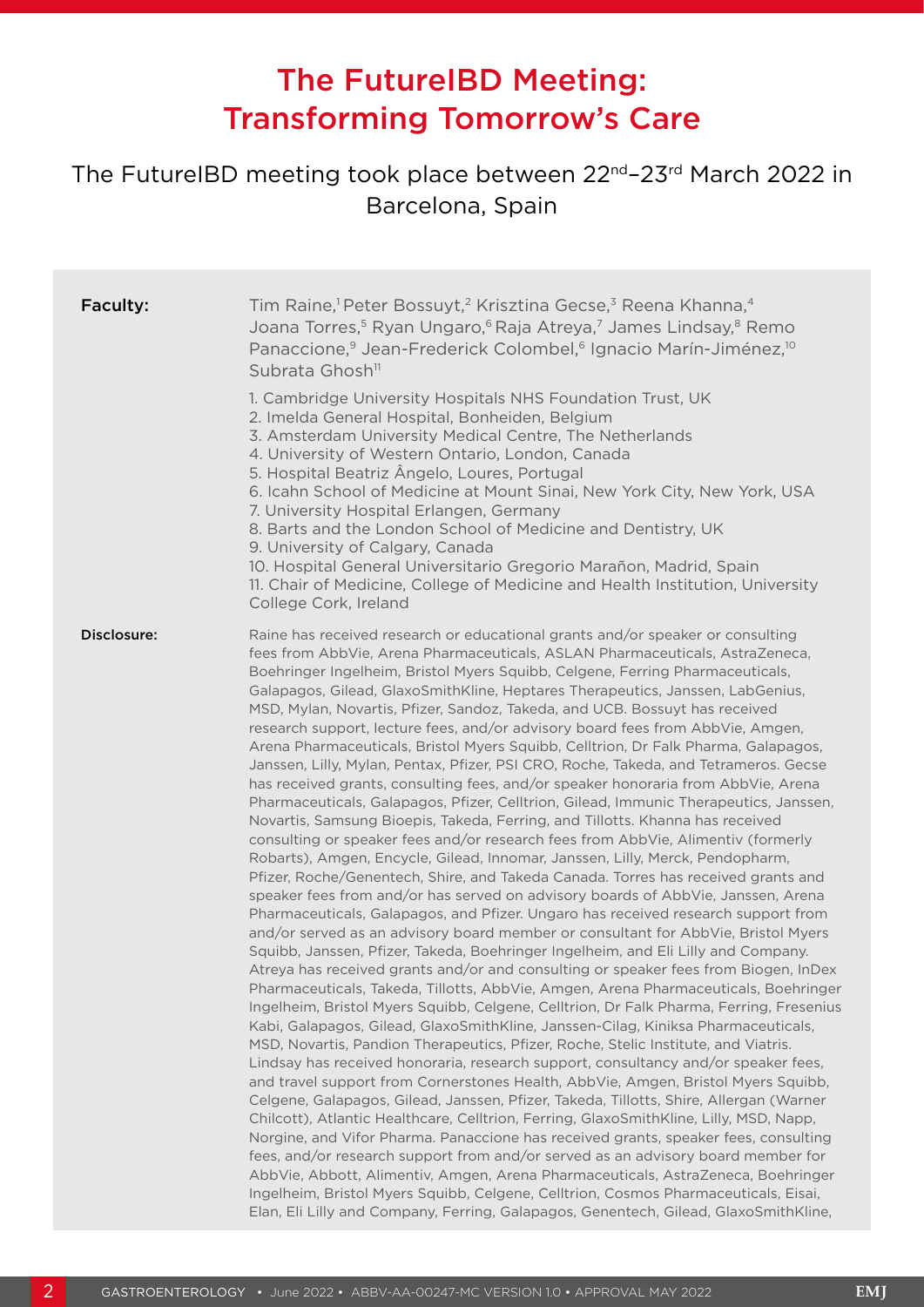| Disclosure:       | Janssen, Merck, Mylan, Oppilan Pharma, Pandion Therapeutics, Pfizer, Progenity,<br>Protagonist Therapeutics, Roche, Sandoz, Satisfai Health, Schering-Plough, Shire,<br>Sublimity, Takeda, Theravance Biopharma, and UCB. Colombel has received research<br>grants, lecture fees, and/or consulting fees from AbbVie, Allergan, Amgen, Ferring<br>Pharmaceuticals, Arena Pharmaceuticals, Boehringer Ingelheim, Bristol Myers<br>Squibb, Celgene, Eli Lilly and Company, Ferring, Galmed Pharmaceuticals, Geneva,<br>GlaxoSmithKline, Iterative Scopes, Janssen, Kaleido Biosciences, Landos Biopharma,<br>Otsuka Pharmaceuticals, Pfizer, Prometheus Biosciences, Sanofi, Shire, Takeda,<br>and TiGenix; and has held stock options in Intestinal Biotech Development. Marín-<br>Jiménez has received speaker fees, consulting fees, and research funding from and/<br>or has served as an advisory member for AbbVie, Amgen, Chiesi, Dr Falk Pharma,<br>Faes Farma, Ferring, Gebro Pharma, Hospira, Janssen, Kern Pharma, MSD, Otsuka<br>Pharmaceuticals, Sandoz, Shire, Takeda, and Tillotts. Ghosh has received speaker fees<br>from Takeda, Abbvie, Janssen, Ferring, Gilead, Celltrion, Pfizer, and Galapagos; served<br>on advisory committees for Janssen, Abbvie, Takeda, Pfizer, Eli Lilly, Celltrion, Ferring,<br>Arena, Galapagos, and Gilead; and served on steering committees for Janssen,<br>Abbyie, Galapagos, and Eli Lilly. |
|-------------------|------------------------------------------------------------------------------------------------------------------------------------------------------------------------------------------------------------------------------------------------------------------------------------------------------------------------------------------------------------------------------------------------------------------------------------------------------------------------------------------------------------------------------------------------------------------------------------------------------------------------------------------------------------------------------------------------------------------------------------------------------------------------------------------------------------------------------------------------------------------------------------------------------------------------------------------------------------------------------------------------------------------------------------------------------------------------------------------------------------------------------------------------------------------------------------------------------------------------------------------------------------------------------------------------------------------------------------------------------------------------------------------------------------------------------------------------|
| Acknowledgements: | Writing assistance was provided by Nicola Humphry, Nottingham, UK                                                                                                                                                                                                                                                                                                                                                                                                                                                                                                                                                                                                                                                                                                                                                                                                                                                                                                                                                                                                                                                                                                                                                                                                                                                                                                                                                                              |
| Support:          | The FutureIBD meeting and the publication of this article were funded by AbbVie.<br>The views and opinions expressed are exclusively those of the speakers. The content<br>was reviewed by AbbVie for medical accuracy.                                                                                                                                                                                                                                                                                                                                                                                                                                                                                                                                                                                                                                                                                                                                                                                                                                                                                                                                                                                                                                                                                                                                                                                                                        |
| Citation:         | EMJ Gastroenterol. 2022;11[Suppl 2]:2-12.                                                                                                                                                                                                                                                                                                                                                                                                                                                                                                                                                                                                                                                                                                                                                                                                                                                                                                                                                                                                                                                                                                                                                                                                                                                                                                                                                                                                      |

#### Meeting Summary

The FutureIBD meeting in Barcelona, Spain, was the first time that leading gastroenterologists had been able to meet face-to-face for quite some time due to the challenges of the COVID-19 pandemic. As a result of this, the atmosphere at the meeting was understandably buoyant. There was a great deal of discussion and debate among presenters and attendees, making the meeting feel very inclusive and interactive.

Workshops and activities had been arranged, creating a well-rounded experience. Some of the topics discussed included raising standards of care, striving for better outcomes, future goals and monitoring, and immunological pathway developments. There was a focus on how best to help patients, with individualised monitoring strategies and clear treatment targets. Speakers also discussed the impact of clinical trials on clinical practice and, conversely, how the aspiration to advance clinical practice drives the stringency of endpoints defined in clinical trials.

Overall, the meeting underlined mucosal healing as a long-term treatment target in both Crohn's disease (CD) and ulcerative colitis (UC), with the understanding that consistently reducing inflammation may give the gastrointestinal system a chance to heal.

# Focus for Standard of Care Today and in the Future

#### Tim Raine

Tim Raine, Cambridge University Hospitals NHS Foundation Trust, UK, started by emphasising that the care gastroenterologists should be delivering to their patients tomorrow cannot, and should not, look the same as the care they have delivered up until now. The ultimate goal is to improve outcomes for every patient diagnosed with inflammatory bowel disease (IBD), so that they can achieve a normal quality of life for the rest of their natural life span.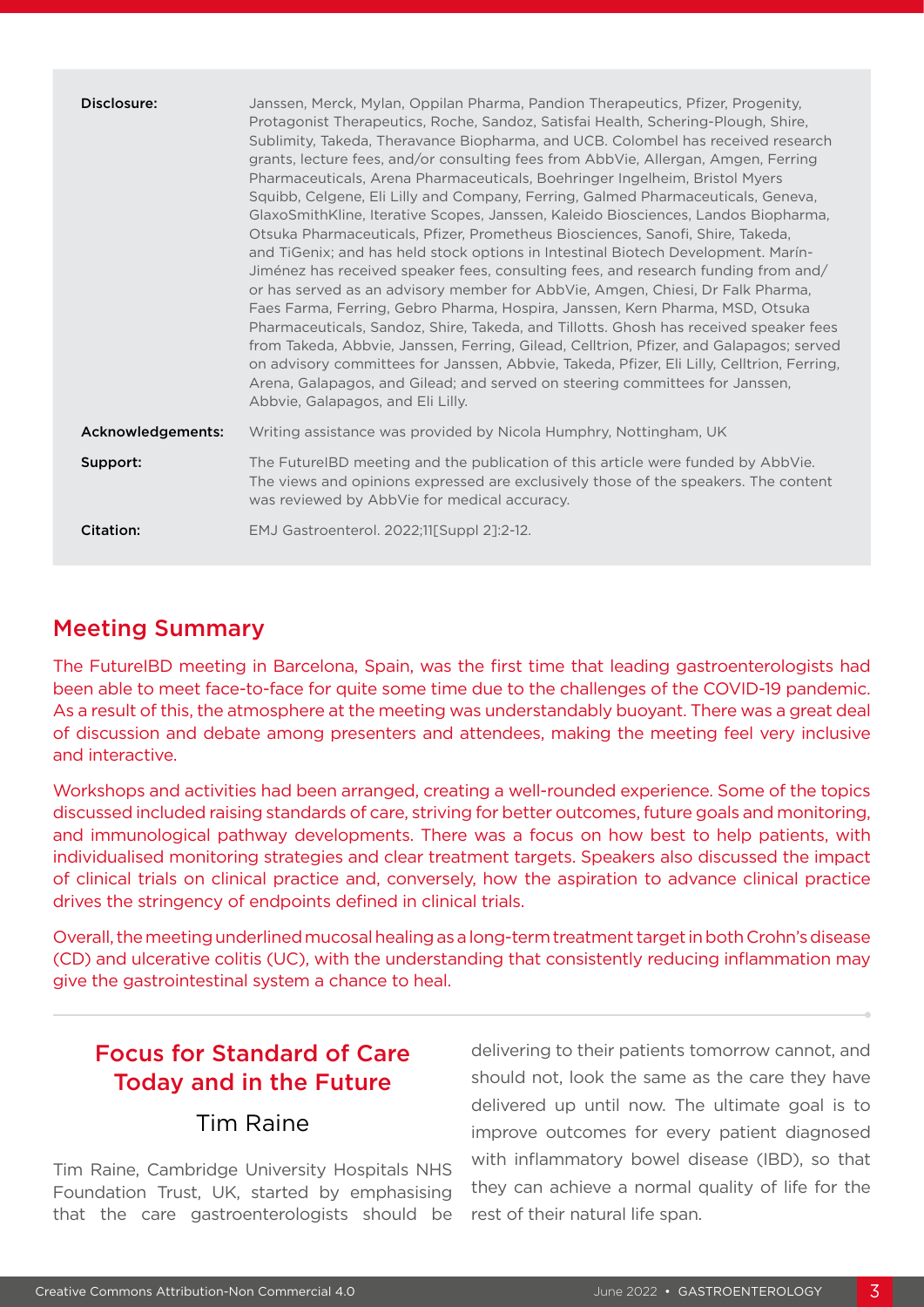



To achieve this, gastroenterologists spend a lot of time thinking about new drug targets and treatment strategies. However, there are many other aspects of care that also need to improve, which are summarised in Figure 1.

To redefine expectations in IBD, goals need to be raised at each stage of the disease. Raine emphasised that in the earliest stages of IBD, the aim should be complete symptom control, including normalisation of C-reactive protein (CRP) and faecal calprotectin (FC). Intermediate goals need to be raised to deep remission, with endoscopic and mucosal healing; and for long-term goals, the aim should be normal quality of life, absence of disability, and freedom from disease complications.

Although attaining long-term goals should be the primary objective, Raine stressed that this focus should not be at the expense of shortand intermediate-term goals. He noted that a dynamic approach to improving care will enable a shift towards truly personalised medicine in IBD.

Raine described care delivery as a key area that needs to improve. The '5C' concept in IBD care emphasises the importance of a multidisciplinary approach, incorporating comprehensive care at specialist centres, collaboration between

specialists, communication through clinical nurse specialists, and patient care pathways.<sup>2</sup> However, he explained that optimal care also requires consideration of patients' perspectives, which do not always align with those of physicians. For example, endoscopic or histologic confirmation of disease remission is far less important to patients than it is to physicians. $3$  Raine stressed that before asking patients to undergo colonoscopy or further invasive procedures, gastroenterologists need to fully communicate the importance of these measures to them.

*"The interaction among colleagues and faculty provided an engaging environment to share ideas and challenge one another to improve patient care."*

Due to the dramatic increase in telemedicine necessitated by the COVID-19 pandemic, gastroenterologists have seen less of their patients face-to-face. Although some gastroenterologists may have been uncomfortable with this change, it has provided a perfect opportunity to consider how IBD services can be redesigned in order to achieve optimum outcomes. For example, centres that deliver remote monitoring can, and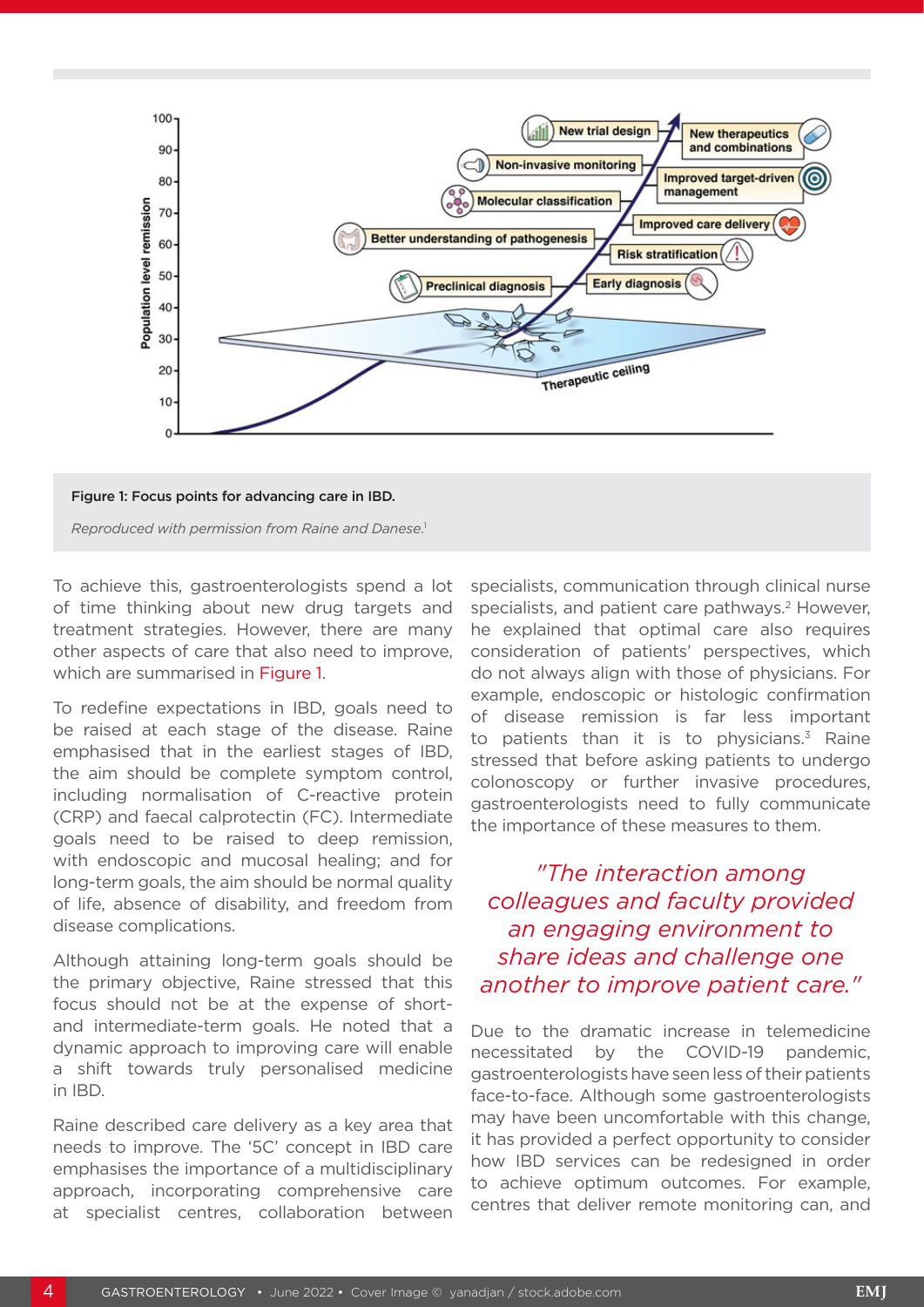do, achieve good outcomes,<sup>4-7</sup> though physicians' ability to implement these practices will differ according to local infrastructure and support.

One area in which IBD care services can be improved is by reducing the overuse of corticosteroids, and this has been a particular focus in the UK in recent years. Corticosteroids are regularly used in IBD; a large study of patients in the USA with CD showed that 42% initiated treatment with corticosteroids.<sup>8</sup> However, Raine described the use of corticosteroids in IBD as pouring water on a fire: usually the fire will go out, but if it keeps rekindling then another means to extinguish it should be sought. In 2017, 15% of IBD outpatients in the UK had corticosteroid dependency or excess, and this was considered avoidable in about half of cases.9

Part of the issue is that gastroenterologists may not fully appreciate how many corticosteroids they are actually prescribing; patients report a significantly higher degree of steroid use than their clinicians do.<sup>10</sup> Addressing this issue through the use of multidisciplinary teams and/or quality improvement programmes has been shown to reduce the risk of corticosteroid overuse,<sup>9</sup> highlighting the importance of how IBD care services are configured and delivered. Simply by monitoring corticosteroid use in outpatient services, quality of care can be improved<sup>11</sup> and, for this reason, IBD quidelines in the UK now recommend regularly auditing corticosteroid use.12

Raine concluded by emphasising that there are real grounds for optimism in terms of advancing the standard of care in IBD. By redefining expectations for patients, outcomes can be improved and, by employing corticosteroid usage as a surrogate marker for quality of care, patients with suboptimal outcomes can be identified.

#### STRIDE-II and Beyond: Translating Consensus Recommendations into Clinical Practice

#### Peter Bossuyt and Tim Raine

Gastroenterologists will all be familiar with the Selecting Therapeutic Targets in Inflammatory Bowel Disease (STRIDE-II)

algorithm for IBD treatment, which were founded on evidence-based consensus recommendation (Figure 2).<sup>13</sup> This represents an idealised model, and Raine and Peter Bossuyt, Imelda General Hospital, Bonheiden, Belgium, discussed how to adapt the practical guidance from STRIDE-II to the real world, where patients' progress may not go to plan.

#### How Can Gastroenterologists Help Patients to Progress from Symptomatic Relief to Endoscopic Healing?

One of the challenges of IBD treatment is managing the period between symptomatic relief and the ultimate target: endoscopic healing. Bossuyt explained that this is one of the key differences between STRIDE-I, which consisted of static targets, and STRIDE-II, which provides more granularity in patient evaluations. He stressed that it is important to discuss a monitoring strategy with the patient at an early stage to ensure they understand that monitoring is vital to the progression from symptomatic relief to endoscopic healing.

*"Real world patient cases are always insightful to learn how others might consider treatment options."*

#### How Can STRIDE-II Approaches Be Implemented When Access to Tools and Patient Engagement Vary?

The biomarkers a clinician uses to monitor IBD will depend both on the patient preference and the clinician's resources. FC measurement, for example, is not always available and some patients prefer not to provide stool samples. In these situations, Raine suggested that STRIDE-II should be used more as a route-map rather than an exact prescription of IBD management; for example, gastroenterologists can elect to measure CRP or erythrocyte sedimentation rate instead of FC.

What Are the Different Considerations for Crohn's Disease and Ulcerative Colitis When Implementing a Treat-to-Target Approach?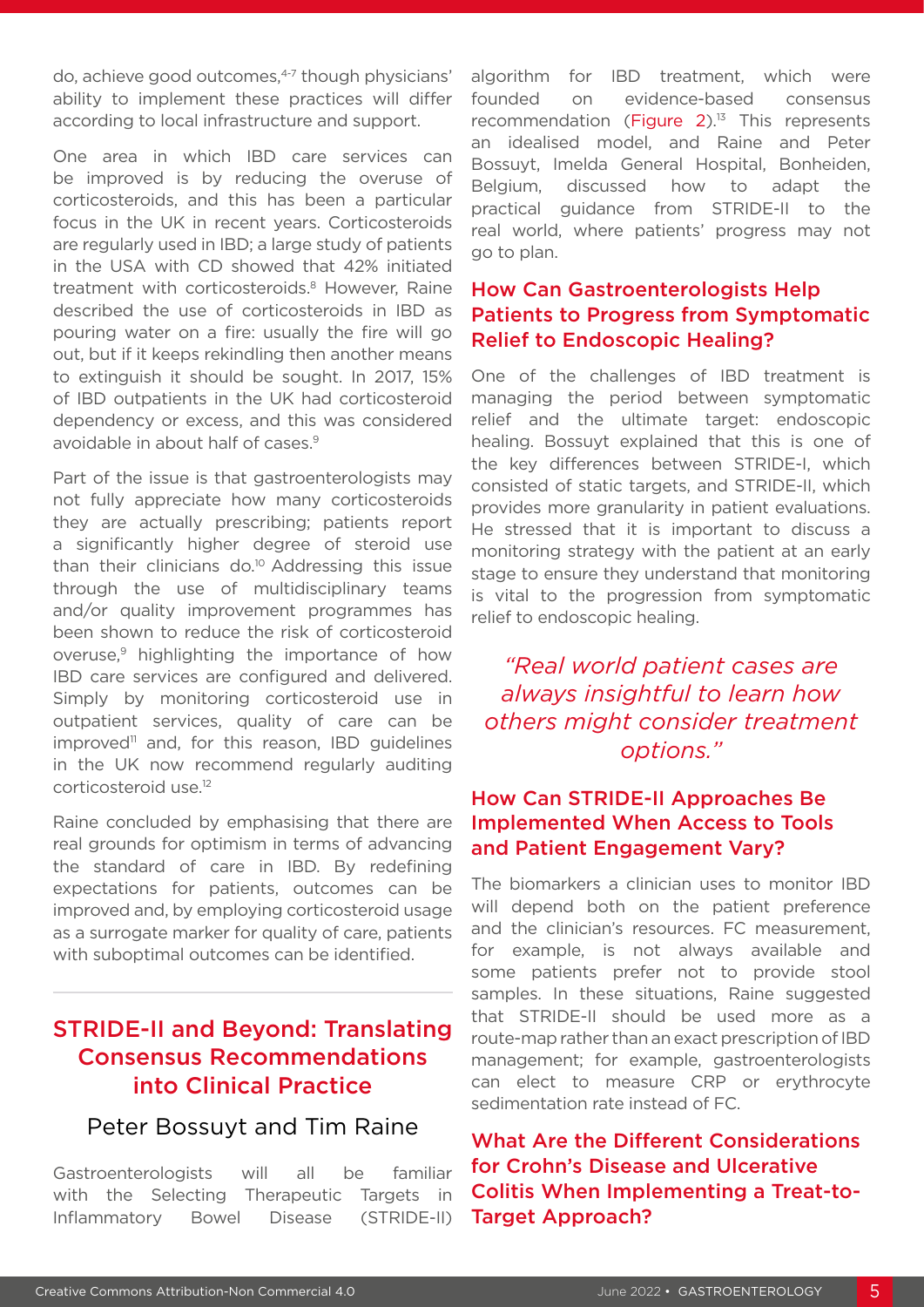

#### Figure 2: STRIDE-II evidence-based consensus recommendation.

*Reproduced with permission from AbbVie*.

CD: Crohn's disease; CRP: C-reactive protein; FC: faecal calprotectin; QoL: quality of life; STRIDE-II: Selecting Therapeutic Targets in Inflammatory Bowel Disease algorithm; UC: ulcerative colitis.

Implementation of a treat-to-target approach depends on the type and subtype of IBD, as well as the severity of the presenting phenotype, as this can determine how aggressively the disease needs to be treated.13 Endoscopic assessment, for example, is performed at a much earlier stage in UC than in CD. Even in a patient with minimal UC symptoms, Bossuyt explained that he would still perform an endoscopy as an endoscopic histology acts as the best predictor of disease course, and findings can affect decisions regarding further treatment.

#### Setting Expectations for Treatment Targets in Different Patient Groups

The principles of STRIDE-II consensus strategy can be adapted to apply to individual patient groups. Raine used the example of perianal CD, where the primary goal remains to make the patient feel better. Hence, surgical intervention might be needed if the patient is too uncomfortable to sit down. Bossuyt highlighted that patients with UC or primary sclerosing cholangitis have a higher risk of colon cancer than other IBD types and, therefore, the expectations

of treatment success need to be higher in these groups.

Raine stressed that patients who are elderly are particularly at risk of corticosteroid overuse and may be less tolerant of endoscopy due to frailty. The risks associated with treatment may differ in this patient group, including opportunistic infections, but it is important not to undertreat patients just because of their older age.

#### Optimising Management in a Patient Who Has Achieved Some Targets but Not Others

Another challenge of IBD lies in when to optimise the current treatment and when to change the approach. In cases where a patient is still symptomatic, even after achieving mucosal healing, Bossuyt suggested switching treatment, if other options are available, and optimising the current treatment if there are not. However, he stressed that it is always important to consider patient preferences before changing treatment.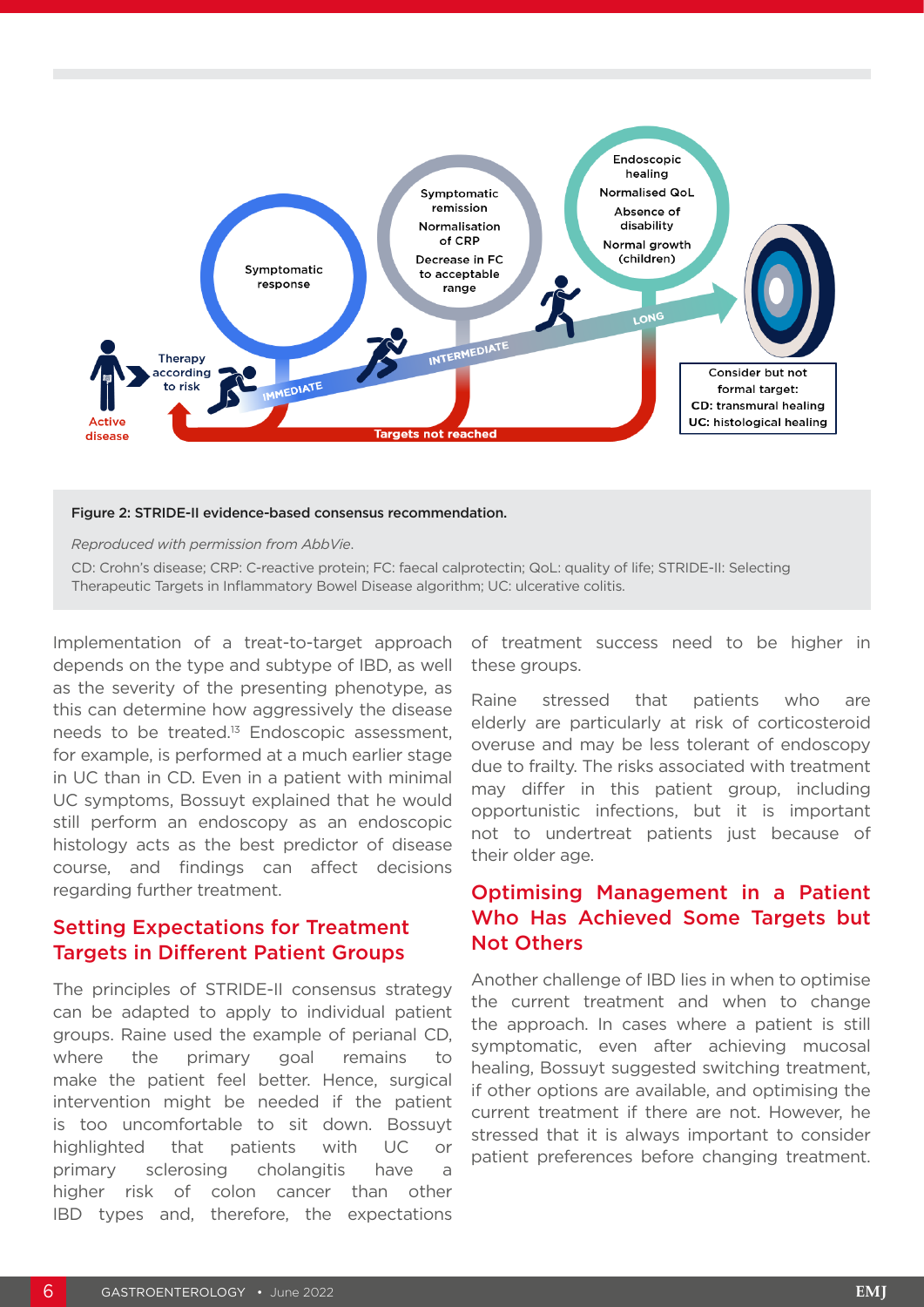### Demystifying Endpoints, Goals, and Targets: From Clinical Trials to Clinical Practice

#### Krisztina Gecse and Reena Khanna

Reena Khanna, University of Western Ontario, London, Canada, began her presentation by defining the terms 'endpoints', 'goals', and 'targets', which are sometimes used interchangeably in the literature. She explained that 'endpoint' is a term reserved for clinical trials; it is a measure of success at a predefined timepoint, comparing a placebo with an active drug. Endpoints do not necessarily impact the course of the disease. On the other hand, a 'goal' is a long-term ambition that can be identified by a patient or clinician, while a 'target' is a short-term, achievable ambition that impacts clinical outcomes. Targets need to be adjustable through therapeutic optimisation.14

### *"The practicality of these sessions enabled me to incorporate these learnings into my clinical practice."*

There is considerable interplay between each of these terms, and Khanna explained that trial endpoints can often provide hints towards future treatment targets that may be used in the clinic. Conversely, the experience of clinical practice can sometimes drive the choice of endpoints in clinical trials.13,15

#### Evolution in Clinical Trial Design and Endpoints

In close collaboration with regulatory agencies regarding registrational trials for new therapies, clinical trial endpoints have changed over the years. The evolution from a focus on clinical outcomes measured by clinical disease activity indices (e.g., the Crohn's Disease Activity Index [CDAI]) to a focus on patient-reported outcomes and endoscopic indices, which better reflect the ultimate goal of endoscopic remission.<sup>16-19</sup>

Clinical trial design has also evolved, from early trials looking at induction alone, to open-label induction followed by randomised maintenance, to re-randomisation between induction and

maintenance phases. Khanna stressed that clinical trial design was likely to continue evolving.

#### Using Endpoints, Goals, and Targets in Clinical Practice

STRIDE-II confirmed endoscopic healing as a long-term clinical target, and now include clinical remission, normalisation of non-invasive biomarkers CRP and FC as intermediate goals, and restoration of quality of life and absence of disability as additional long-term goals (Figure 2).13 Krisztina Gecse, Amsterdam University Medical Centre, The Netherlands, highlighted that STRIDE-II also suggest that gastroenterologists should consider informal targets of transmural or histological healing in CD and UC, respectively.

The inclusion of normalised FC as an intermediate UC treatment target in clinical practice is supported by a prospective observational study, which found that baseline FC levels of >300 mg/kg in patients considered to be in clinical and endoscopic remission were associated with a significantly higher risk of relapse after 6 and 12 months.20 The use of biomarkers as treatment targets has also been shown to benefit outcomes in CD. The CALM study showed that a tight control regimen (based on biomarkers plus clinical symptoms) rather than clinical management alone was associated with better clinical and endoscopic outcomes at 48 weeks.<sup>21</sup>

The importance of mucosal healing as a goal for long-term outcomes in CD was demonstrated by a meta-analysis. Mucosal healing at first endoscopic assessment was associated with long-term clinical remission (≥50 weeks) and with CD related surgery-free rate (pooled odds ratios of 2.8 and 2.2, respectively).<sup>16</sup> Similarly, a meta-analysis of prospective studies of patients with UC found that mucosal healing at first endoscopic assessment was associated with long-term remission (≥52 weeks) and remaining free of colectomy (pooled odds ratios of 4.5 and 4.15, respectively) in these patients.<sup>22</sup>

Gecse highlighted an IBD disk tool that was developed in alignment with the IBD Disability Index (IBD-DI) and has since been validated to help gastroenterologists monitor patients' goals, which can change over time.<sup>23,24</sup> This tool generates a visual indicator of IBD symptoms (e.g., abdominal pain, quality of sleep, impact on education and work produced,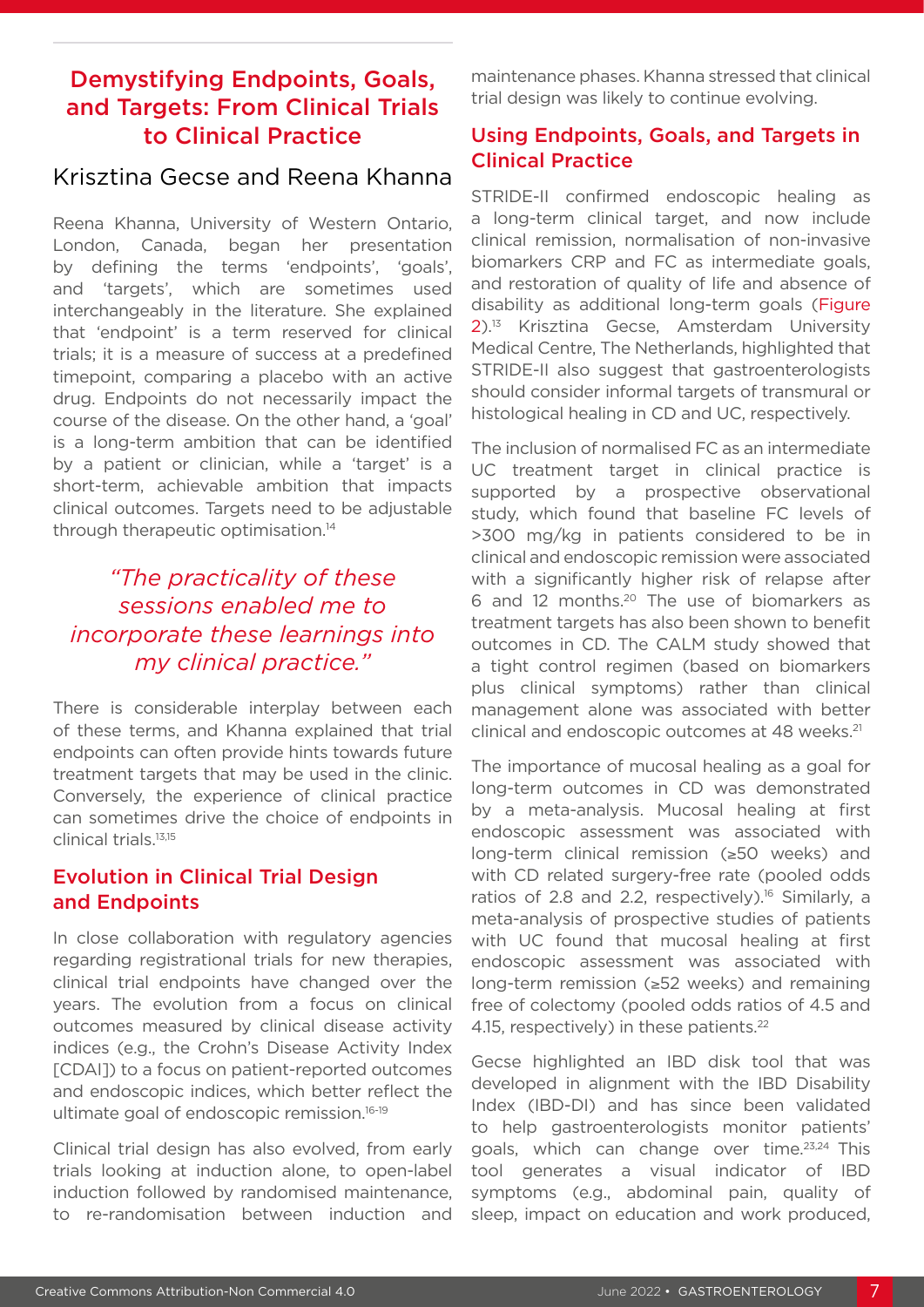etc.) from patients' responses to a series of 10 questions.

It can be challenging to use comprehensive disease scoring systems to measure disease activity in the clinic because these are a subjective assessment, and Khanna explained that gastroenterologists often do not agree on how to score lesions. On the other hand, endoscopic indices such as the Crohn's Disease Index of Severity (CDEIS) and the Simple Endoscopic Score for Crohn's Disease (SES-CD) have been shown to have excellent intra- and inter-rater reliability.25

While Khanna recommended that endoscopic scoring indices should be used more often in clinical practice, she emphasised the importance of understanding their limitations. For example, some measurements such as scarring or pseudo-polyps are less relevant to clinical practice than to clinical trials, as they are unlikely to resolve with anti-inflammatory therapy. It is also important to remain consistent; for example, switching between CDEIS and SES-CD at different stages of a patient's disease considerably reduces the reliability of endoscopic scoring. Finally, Khanna emphasised that the description of endoscopic findings is equally important as the use of scoring indices in clinical practice.

In summary, histology and transmural healing are currently very important endpoints in clinical trials, but gastroenterologists are still working on how to best use these measures in clinical practice.

#### State-of-the-Art Techniques for Non-invasive Monitoring in Inflammatory Bowel Disease

#### Joana Torres and Ryan Ungaro

Ryan Ungaro, Icahn School of Medicine at Mount Sinai, New York City, New York, USA, explained that, although the introduction of treat-to-target and tight control regimens in IBD has improved patient outcomes, the increased disease monitoring associated with these methods can be a burden on patients.

The invasive assessment of endoscopic healing remains the gold standard for measuring remission in IBD. Non-invasive markers such as CRP and FC are currently assessed at the same time as an endoscopy so that findings can be correlated.26 However, the field of non-invasive monitoring is advancing (Figure 3).

#### Biomarkers Can Indicate Disease Activity and Predict Response to Medication

Studies have shown that biomarkers such as CRP, FC, and, to a lesser degree, stool lactoferrin are valuable indicators of disease activity in IBD, with FC generally outperforming CRP, particularly in UC.27

In everyday clinical practice, Ungaro explained that high FC levels could be used to predict response to medication. In a study in patients with CD (n=116), FC levels at 8 weeks after infliximab dose escalation were significantly lower in patients who achieved endoscopic response, endoscopic remission, or absence of ulceration at Week 54 (all p<0.01).<sup>28</sup> Similarly, a study in patients with UC (n=87) found that two consecutive FC measurements of >300 mg/kg, 1 month apart, could predict relapse with 61.5% sensitivity and 100.0% specificity within the first year of infliximab treatment.29 Lastly, a recent study has shown that FC may have prognostic capability; patients with CD (n=375) that achieved normalised FC levels had a significantly lower risk of composite disease progression (p<0.001).30

#### Intestinal Ultrasound Can Accurately Measure Disease Activity and Can Be Used at Point-of-Care

Joana Torres, Hospital Beatriz Ângelo, Loures, Portugal, explained that intestinal ultrasounds (IUS) have been shown to be accurate in measuring disease activity and extent (e.g., comparable to ileo-colonoscopy), and to have a good correlation with endoscopic healing. One of the advantages of IUS is that patients with IBD rate it highly for acceptability and perceived clinical utility.31 Importantly, IUS is inexpensive compared with endoscopy or MRI. It is also widely available and can be used at point-of-care.

Several features of IBD can be assessed with IUS, including bowel wall thickness and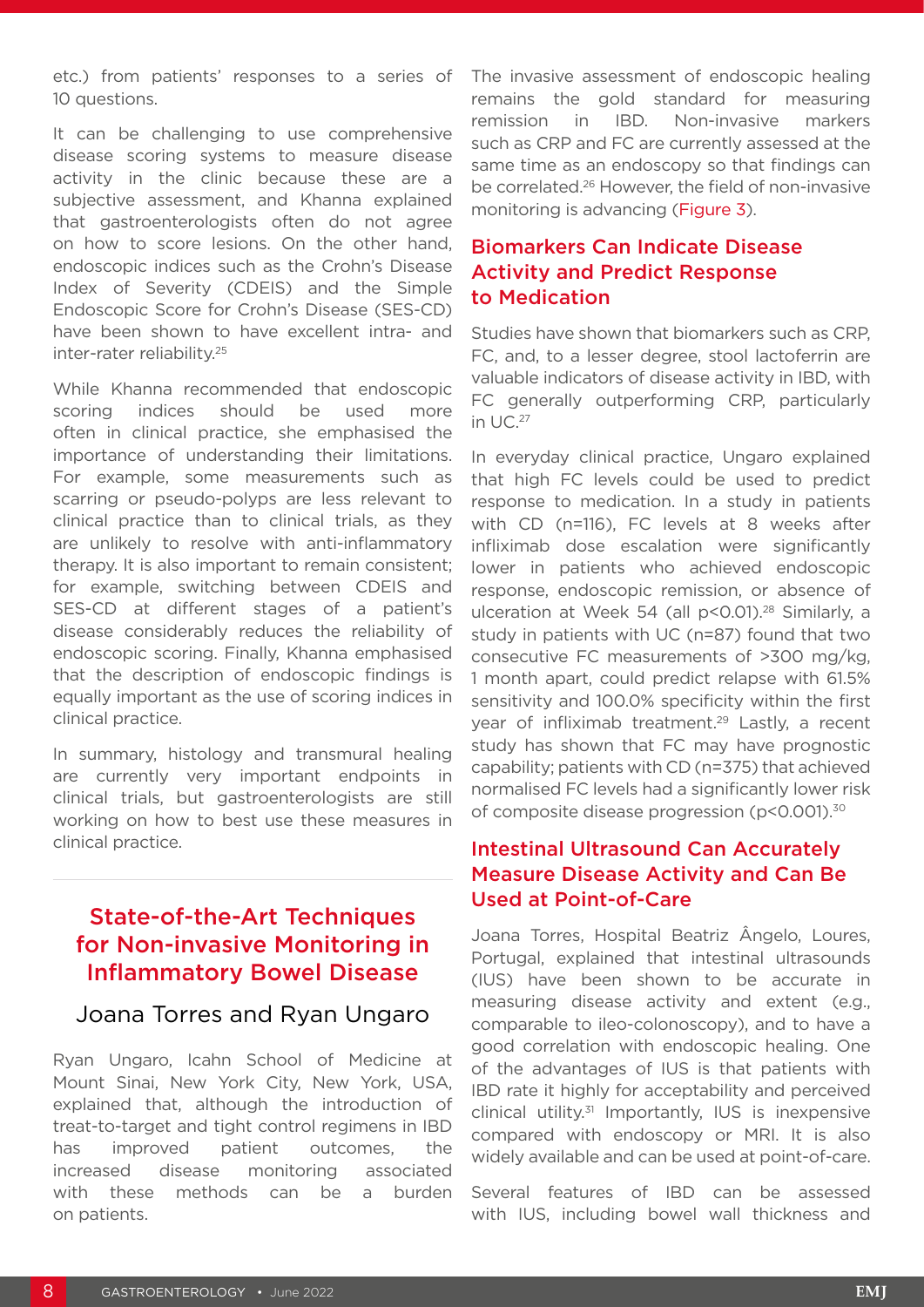

Figure 3: Ultimate goals for non-invasive monitoring.

*Reproduced with permission from AbbVie*.

disruption of bowel wall stratification (both of which correlate with disease activity); length of bowel affected by the disease; presence of increased vascularisation (indicating more severe disease); and extramural findings (e.g., lymph nodes and mesenteric fat hypertrophy). IUS assessment can also be used to monitor changes in disease activity in response to treatment in patients with  $CD<sub>1</sub><sup>32,33</sup>$  and potentially in patients with UC.34

There are several perceived barriers to the implementation of  $IUS<sub>35</sub>$  One of these is a concern that IUS has the potential for operator dependence, which Torres felt was a misconception. Another is a lack of training opportunities, although Torres believed that this had improved in recent years. There is currently no single accepted IUS score validated for IBD; however, Torres explained that this was perhaps more important for clinical trials than in clinical practice. Finally, more studies are needed to determine how best to use IUS alongside other imaging modalities in IBD.

Point-of-care IUS could be used to monitor IBD in a treat-to-target concept by scheduling assessments every 6–12 months

in asymptomatic patients with negative biomarkers; as needed in patients with symptoms and/or positive biomarkers; and every 3 months in symptomatic patients initiating treatment.<sup>36</sup>

Ungaro predicted that the future of IBD care would include increasing use of both IUS and blood-based assessment of endoscopic healing in clinical practice, reducing the frequency of endoscopy. There is also likely to be a greater use of prognostic or predictive biomarkers, remote monitoring devices, telemedicine, and at-home treatment options. In addition, specific drugs will likely have early-stage tests to predict response.

To achieve these changes, longer-term follow-up of patients is needed to understand the impact of these methods on clinical outcomes. More comparative studies of monitoring tools and strategies and increased incorporation of biomarkers into both clinical trial and real-world cohort studies will also be important.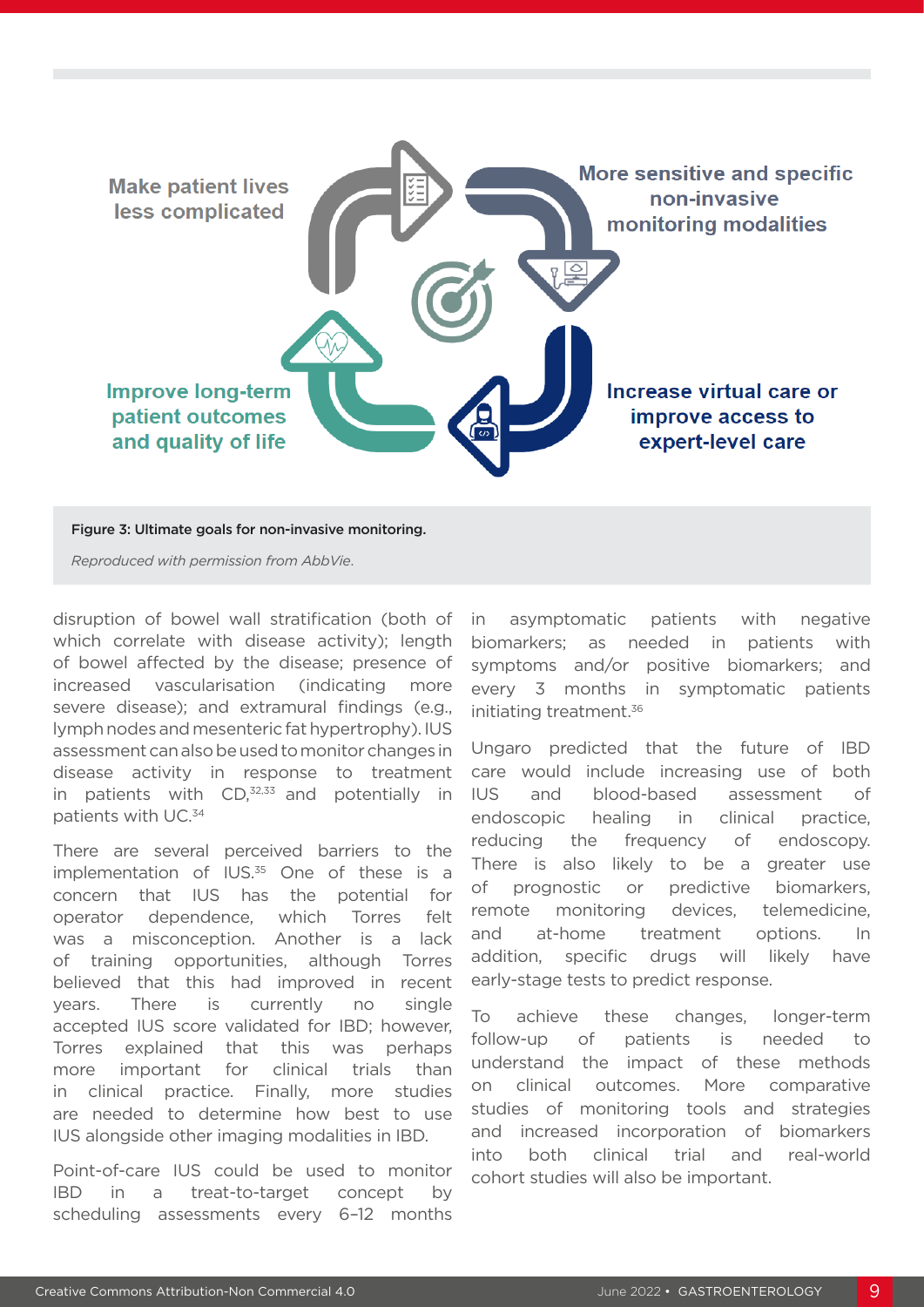#### Targeting New Immune Pathways in Inflammatory Bowel Disease and How This Will Impact Clinical Practice

#### Raja Atreya and James Lindsay

IBD is a complex disease that involves the activation of overlapping immunogenic and inflammatory pathways. A combination of genetic, environmental, and microbiome factors can lead to a breach in the epithelial barrier of the bowel, resulting in a heightened translocation of microbial products to the mucosa. This triggers an inflammatory reaction that can result in chronic inflammation of the mucosa.<sup>37,38</sup>

Raja Atreya, University Hospital Erlangen, Germany, explained that an awareness of new immune targets in IBD is important to gastroenterologists working in clinical practice because of the growing range of drugs available. An understanding of the mechanisms of action of these drugs, which impacts their safety and efficacy, can help to select the most suitable treatment for each patient.

#### Inhibition of IL-23 Has the Potential to Alleviate Mucosal Inflammation and Improve Epithelial Barrier Integrity

One promising immune target in IBD is IL-23. This cytokine is involved in inflammation in UC, CD, and psoriatic arthritis. $39$  IL-23 stimulates the differentiation of inducible Th17 cells into pathogenic Th17 cells, which produce high levels of the inflammatory cytokines IL-17 and IL-22, interferon-γ, and TNF.<sup>40</sup>

In preclinical models, inhibition of IL-23 ameliorates mucosal inflammation and improves epithelial barrier integrity.<sup>39</sup> Inhibition of IL-23 does not result in downstream suppression of IL-17 because this cytokine can also be produced by non-pathogenic Th17 cells; this is important because IL-17 is involved in the preservation of epithelial barrier integrity.<sup>41</sup> Studies have also indicated that inhibition of IL-23 leads to expansion of anti-inflammatory regulatory  $T$  cells,<sup>42</sup> suggesting a potential value in the maintenance phase of IBD treatment.

Patients with IBD have elevated levels of IL-23 and Th17-induced cytokines in the intestinal mucosa and serum,<sup>40</sup> indicative of inflammation. However, a significantly greater mucosal upregulation of IL-23 has been shown to occur in anti-TNF non-responders compared with responders,<sup>43</sup> suggesting that IL-23 may also be involved in treatment resistance, perhaps through immune evasion.

#### Small Molecule Inhibitors of JAK Inhibition Show Promise for Inflammatory Bowel Disease Therapy

In addition to extracellular cytokine targets such as IL-23, James Lindsay, Barts and the London School of Medicine and Dentistry, UK, discussed how intracellular pathways involved in IBD associated inflammation can be modified. One target being investigated for IBD therapy is JAK. JAK proteins initiate signal transduction from extracellular cytokines to modulate gene transcription by interacting with signal transducers and activators of the transcription pathway (STATs).<sup>44</sup> Specific cytokines utilise a specific combination of JAKs, impacting a diverse range of biological functions.44

Biologics such as TNF inhibitors bind extracellular targets. Their efficacy is related to exposure and function at the target site, and may not correlate, in a linear sense, with dose. Side effects are therefore related to the mechanism that the drug affects, rather than the dose; they rarely have off-target effects.44,45

On the other hand, small molecules like JAK inhibitors are suitable for binding to intracellular targets. These molecules can be engineered to be selective, but they are not as specific to their target as biologics are. Their efficacy depends on their relative inhibitory potential, meaning that higher doses have a greater impact and may have broader off-target effects. Therefore, side effects generally increase with the dose of a small molecule inhibitor.<sup>44,45</sup>

#### **Conclusions**

Across the FutureIBD meeting, there was a focus on improving the overall standard of care in IBD, by individualising goals, treatment, and monitoring strategies. Improvements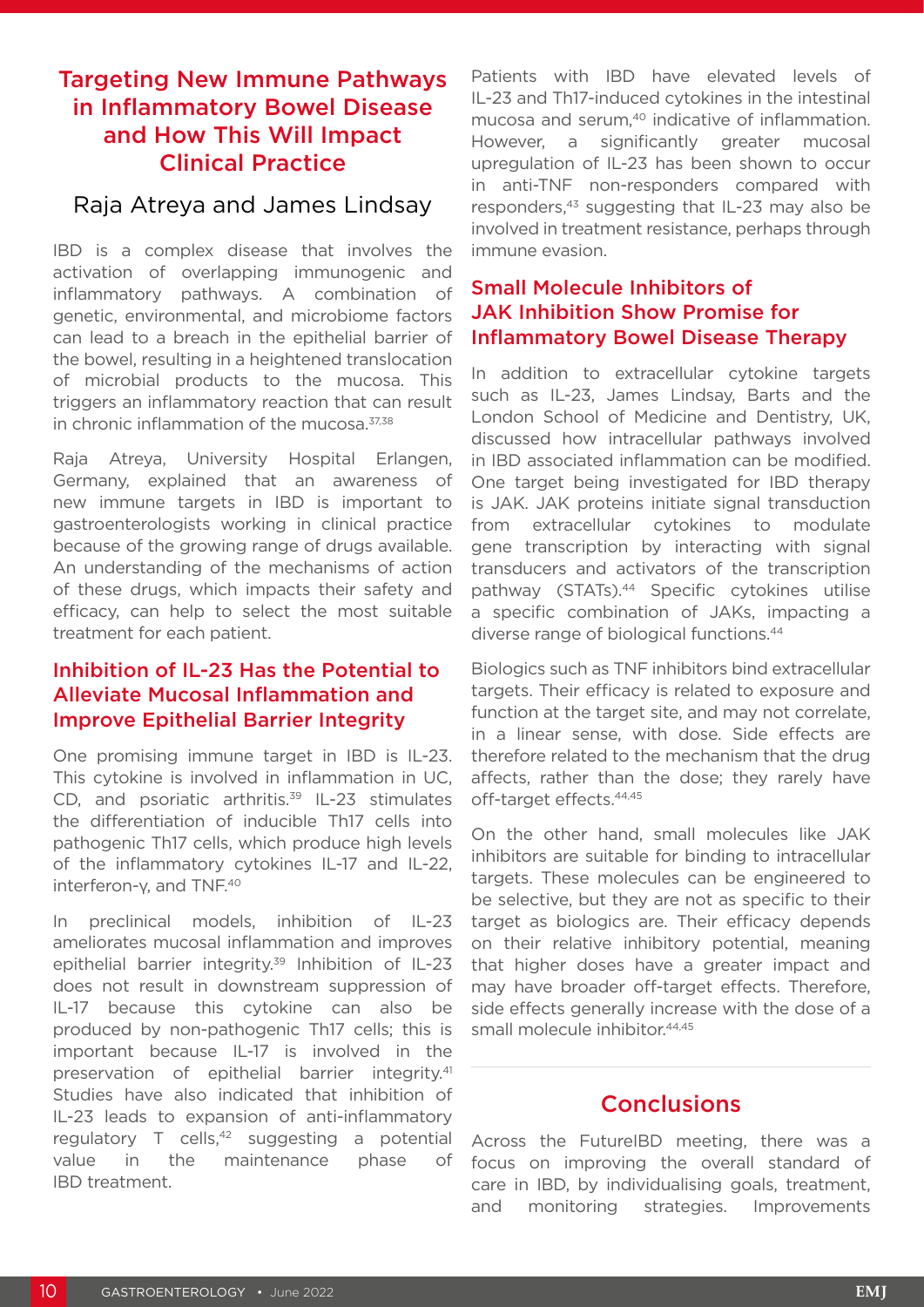IBD management for each patient and each or IUS for the future management of IBD.clinic, improving quality-of-care through regular

should focus on using the principles of auditing, and gradually increasing the use of STRIDE-II consensus recommendation to adapt non-invasive monitoring tools such as biomarkers

#### [THE FUTUREIBD EVALUATION REPORT CAN BE FOUND HERE](https://bit.ly/3FVpw2R)

<https://bit.ly/3FVpw2R>

#### References

- 1. Raine T, Danese S. Breaking through the therapeutic ceiling: what will it take? Gastroenterology. 2022;162(5):1507-11. [Epub ahead of print].
- 2. Hibi T et al. The 5C concept and 5S principles in inflammatory bowel disease management. J Crohns Colitis. 2017;11(11):1302-8.
- 3. Rubin DT et al. International perspectives on management of inflammatory bowel disease: opinion differences and similarities between patients and physicians from the IBD GAPPS survey. Inflamm Bowel Dis. 2021;27(12):1942-53.
- 4. Liu X et al. Doctor-patient communication: a comparison between telemedicine consultation and face-to-face consultation. Intern Med. 2006;46(5):227-32.
- 5. Srinivasan A et al. A virtual clinic increases anti-TNF dose intensification success via a treatto-target approach compared with standard outpatient care in Crohn's disease. Aliment Pharmacol Ther. 2020;51(12):1342-52.
- 6. de Jong MJ et al. Telemedicine for management of inflammatory bowel disease (myIBDcoach): a pragmatic, multicentre, randomised controlled trial. Lancet. 2017;390(10098):959-68.
- 7. Mortensen J et al. S1460 Neo-epitope protein fragment of calprotectin derived from human neutrophil elastase (CPA9-HNE) is a novel serum calprotectin biomarker of inflammation and disease activity for IBD. Aga Abstracts. 2021;160(Suppl 6):S-506.
- 8. Siegel C et al. DOP060 Real-world treatment pathway visualizations show low use of biologic therapies in Crohn's disease and ulcerative colitis in the United States. J Crohns Colitis. 2017;11(Suppl 1):S61-2.
- 9. Selinger CP et al. A multi-centre audit of excess steroid use in 1176 patients with inflammatory bowel disease. Aliment Pharmacol Ther. 2017;46(10):964-73.
- 10. Ghosh S et al. Healthcare providers underestimate patients' glucocorticoid use in Crohn's disease. Dig Dis Sci. 2019;64(5):1142-9.
- 11. Scott G et al. P280 Reducing the overprescribing of oral corticosteroids in IBD using a steroid assessment tool. J Crohns Colitis. 2018;12(Suppl 1):S242.
- 12. IBD UK. Steroid management. Available at: https://ibduk.org/ ibd-standards/flare-management/ steroid-management. Last accessed: 1 January 2022.
- 13. Turner D et al. STRIDE-II: an update on the selecting therapeutic targets in inflammatory bowel disease (STRIDE) tnitiative of the International Organization for the Study of IBD (IOIBD): determining therapeutic goals for treat-to-target strategies in IBD. Gastroenterology. 2021;160(5):1570-83.
- 14. Khanna R et al. Endoscopic assessment of inflammatory bowel disease activity in clinical trials. Clin Gastroenterol Hepatol. 2022;20(4):727-36.
- 15. Danese S et al. Evolving therapeutic goals in ulcerative colitis: towards disease clearance. Nat Rev Gastroenterol Hepatol. 2020;17(1):1-2.
- 16. Shah SC et al. Systematic review with meta-analysis: mucosal healing is associated with improved long-term outcomes in Crohn's disease. Aliment Pharmacol Ther. 2016;43(3):317-33.
- 17. European Medicines Agency (EMA). Guideline on the development of new medicinal products for the treatment of ulcerative colitis. 2018. Available at: https://www.ema. europa.eu/en/documents/scientificguideline/guideline-developmentnew-medicinal-products-treatmentulcerative-colitis-revision-1\_en.pdf. Last accessed: 1 January 2022.
- 18. European Medicines Agency (EMA). Guideline on the development of new medicinal products for the treatment of Crohn's disease. 2018. Available at: https://www.ema. europa.eu/en/documents/scientificguideline/guideline-developmentnew-medicinal-products-treatmentcrohns-disease-revision-2\_en.pdf. Last accessed: 1 January 2022.
- 19. U.S. Food and Drug Administration (FDA). Ulcerative colitis: clinical trial endpoints guidance for industry. 2016. Available at: https://www.fda.

gov/files/drugs/published/Ulcerative-Colitis--Clinical-Trial-Endpoints-Guidance-for-Industry.pdf. Last accessed: 1 January 2022.

- 20. Theede K et al. Fecal calprotectin predicts relapse and histological mucosal healing in ulcerative colitis. Inflamm Bowel Dis. 2016;22(5):1042-8.
- 21. Colombel J-F et al. Effect of tight control management on Crohn's disease (CALM): a multicentre, randomised, controlled phase 3 trial. Lancet. 2017;390(10114):2779-89.
- 22. Shah SC et al. Mucosal healing is associated with improved long-term outcomes of patients with ulcerative colitis: a systematic review and metaanalysis. Clin Gastroenterol Hepatol. 2016;14(9):124555.
- 23. Ghosh S et al. Development of the IBD disk: a visual self-administered tool for assessing disability in inflammatory bowel diseases. Inflamm Bowel Dis. 2017;23(3):333- 40.
- 24. Naftall T et al. The inflammatory bowel disease disk application: a platform to assess patients' priorities and expectations from treatment. J Dig Dis. 2021;22(10):582-9.
- 25. Khanna R et al. Reliability among central readers in the evaluation of endoscopic findings from patients with Crohn's disease. Gut. 2016;65(7):1119-25.
- 26. Ungaro RC et al. A treat-totarget update in ulcerative colitis: a systematic review. Am J Gastroenterol. 2019;114(6):874-83.
- 27. Mosli MH et al. C-reactive protein, fecal calprotectin, and stool lactoferrin for detection of endoscopic activity in symptomatic inflammatory bowel disease patients: a systematic review and meta-analysis. Am J Gastroenterol. 2015;110(6):802-19.
- 28. Dreesen E et al. Monitoring a combination of calprotectin and infliximab identifies patients with mucosal healing of Crohn's disease. Clin Gastroenterol Hepatol. 2020;18(3):637-46.
- 29. de Vos M et al. Consecutive fecal calprotectin measurements to